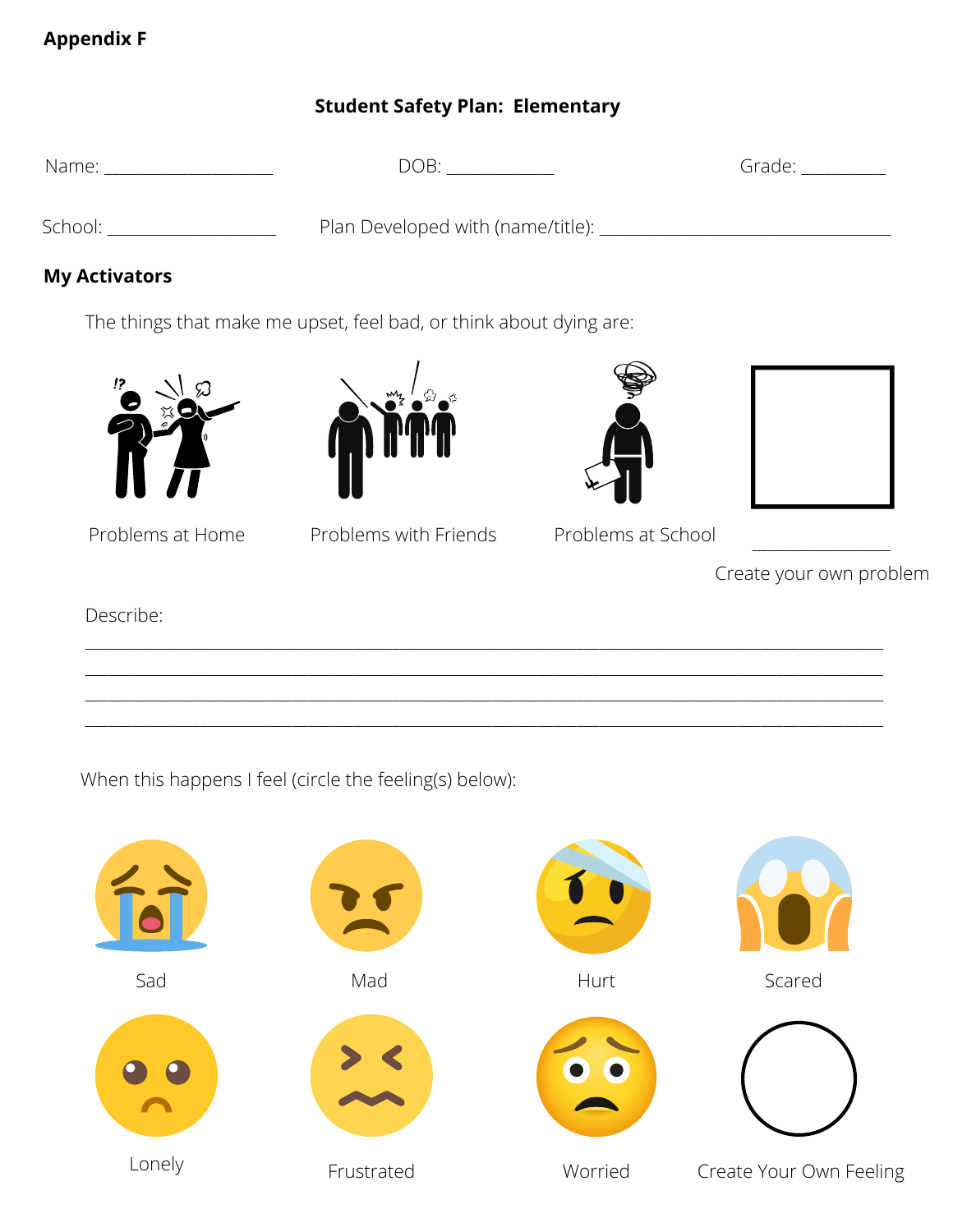#### **My Warning Signs**

The things and feelings that tell me I may need help are (write and/or draw in the image below):

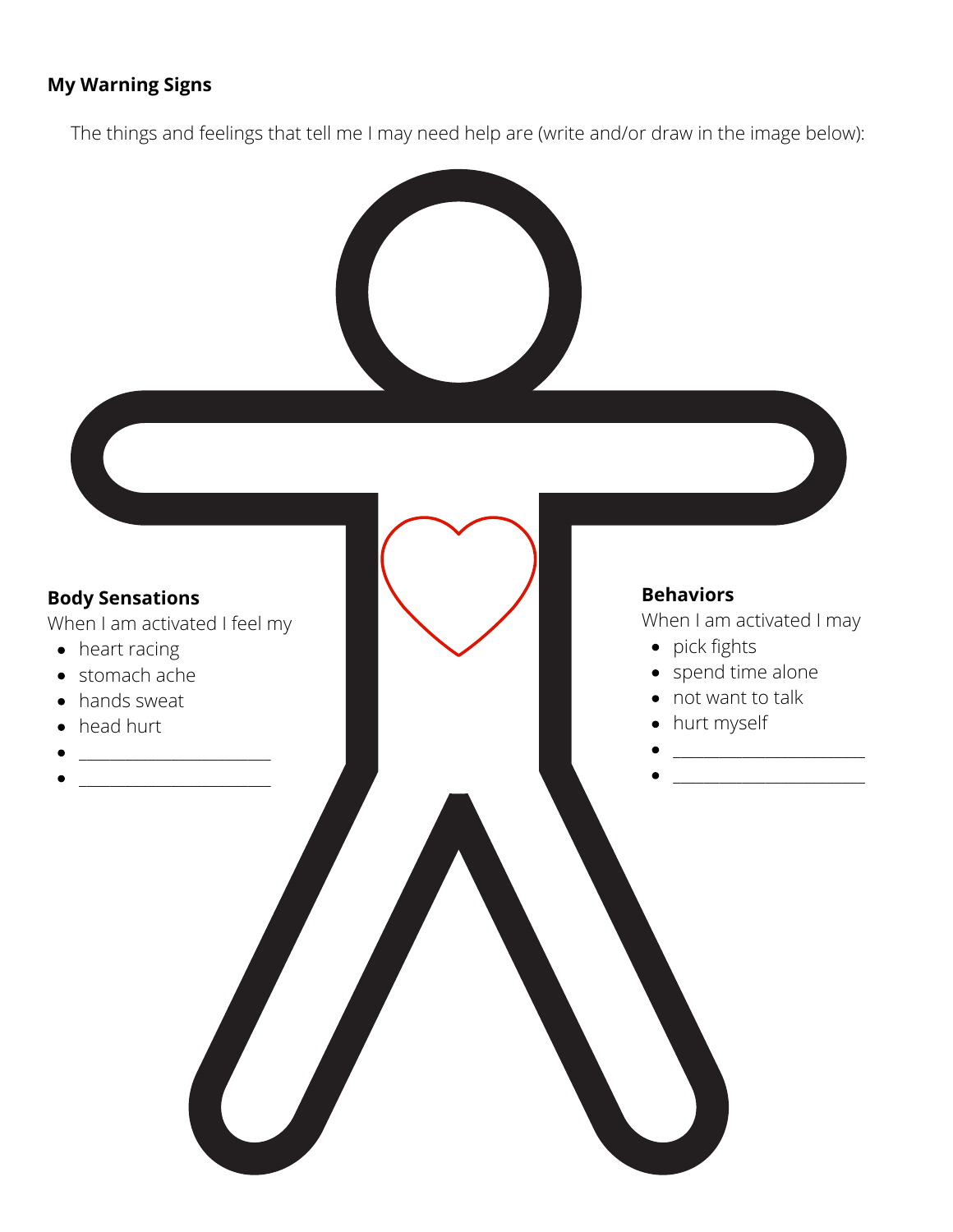## **My Coping Skills/Healthy Behaviors**

Some things and I can do to calm down and take my mind off the problem are:









Relaxation/Breathing

Play with Pets



Art/Drawing

Describe:

# **Support**

When I feel activated at school, I can go to:



My Teacher



My Principal



Other Staff Member

My trusted adults at school are: